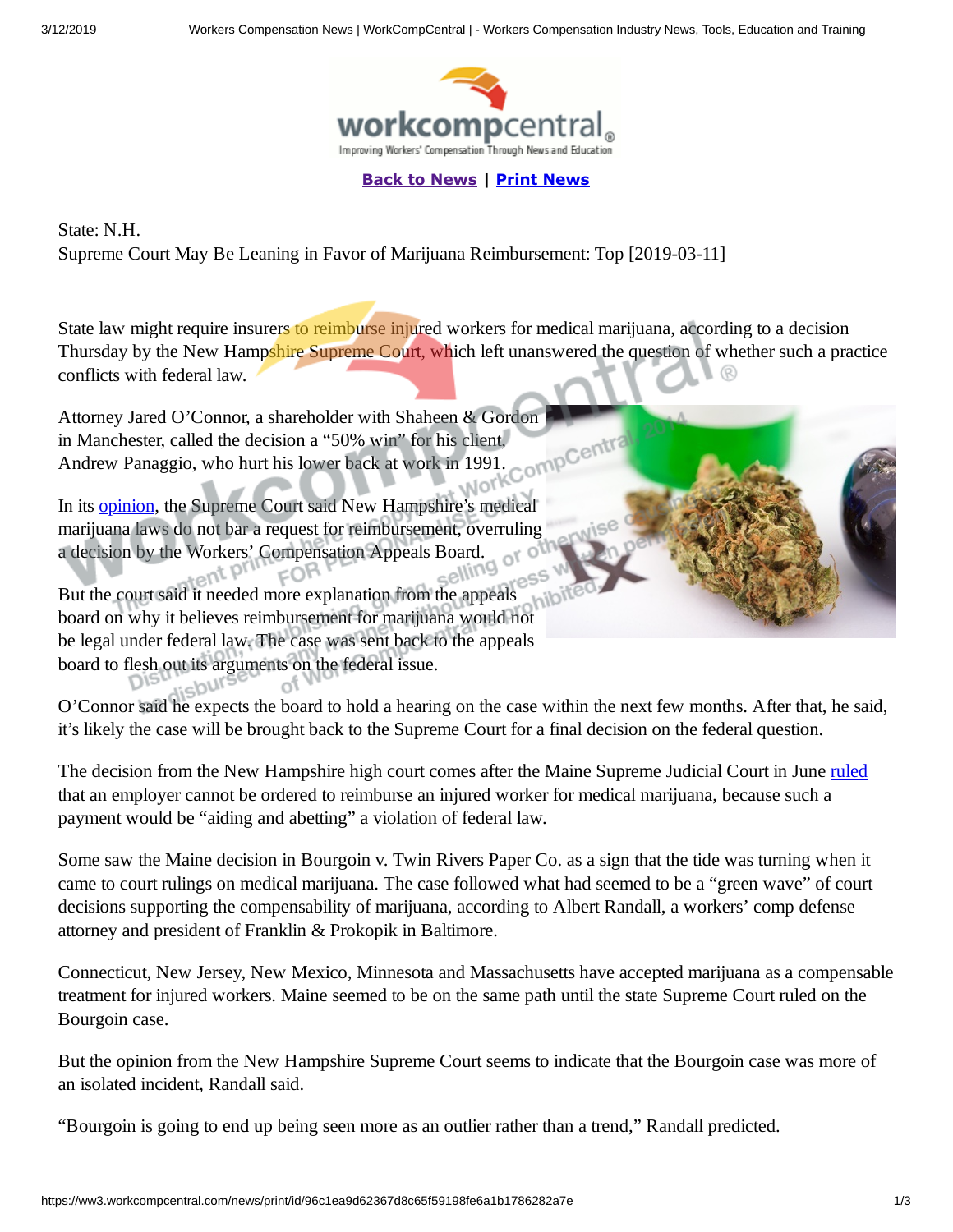3/12/2019 Workers Compensation News | WorkCompCentral | - Workers Compensation Industry News, Tools, Education and Training

At the same time, Randall said, many employment law cases involving employee use of medical marijuana are coming down on the side of the worker. One key case is Noffsinger v. SSC Niantic Operating Co.

In that case, a federal judge last year granted summary judgment for plaintiff Katelin Noffsinger on her claim that the defendant company violated Connecticut's medical marijuana law when it rescinded a job offer after she tested positive for marijuana in a pre-employment screen.

In the Panaggio case in New Hampshire, Randall sees hints in the Supreme Court opinion that the court will ultimately decide in favor of reimbursement for the injured worker's marijuana. For example, he said, the court "goes out of its way" to explain in a footnote that the Department of Justice had a policy for at least a decade of declining to prosecute individuals whose possession and use of medical marijuana was in compliance with state law.

Workers' comp claimants' attorney Jenifer Dana Kaufman in Abington, Pennsylvania, had a similar interpretation of the court's opinion.

"Certainly I think it reads pro-reimbursement," Kaufman said.

Kaufman said the issue of marijuana reimbursement is heating up in Pennsylvania. She's aware of a handful of injured workers in the state who are being reimbursed for medical marijuana. In other cases, she said, carriers are fighting reimbursement, including one claim where utilization review found that medical marijuana was a reasonable and necessary treatment. The carrier appealed.

Kaufman said she's representing a worker who was injured in a catastrophic fall in 2009. After multiple neck surgeries, the man became addicted to opioids, lost all his teeth and became suicidal. In January 2018, he started using medical marijuana and has been off opioids ever since, Kaufman said.

"He has better pain relief, no longer uses a cane and feels life is worth living again," Kaufman said.

While the carrier agrees that marijuana is reasonable and necessary, it has denied payment based on federal law, she said.

Similarly, Panaggio in the New Hampshire case had suffered ongoing pain as a result of his work injury and experienced negative side effects from taking prescription opioids, according to court documents.

But CNA Insurance Co. denied payment for Panaggio's medical marijuana, which he began buying in 2016 after qualifying as a patient in the state's therapeutic cannabis program.

A hearing officer with the New Hampshire Department of Labor upheld the denial. Panaggio took the decision to the appeals board.

The appeals board found that Panaggio's use of medical marijuana was reasonable and necessary. But it concluded that reimbursement by the carrier would not be legal under state or federal law.

The appeals board pointed to the state's medical marijuana law, which says "nothing in this chapter shall be construed to require … any health insurance provider, health care plan or medical assistance program to be liable for any claim for reimbursement for the therapeutic use of cannabis."

But the Supreme Court noted that the statute also does not prohibit any of the listed entities from providing reimbursement for marijuana.